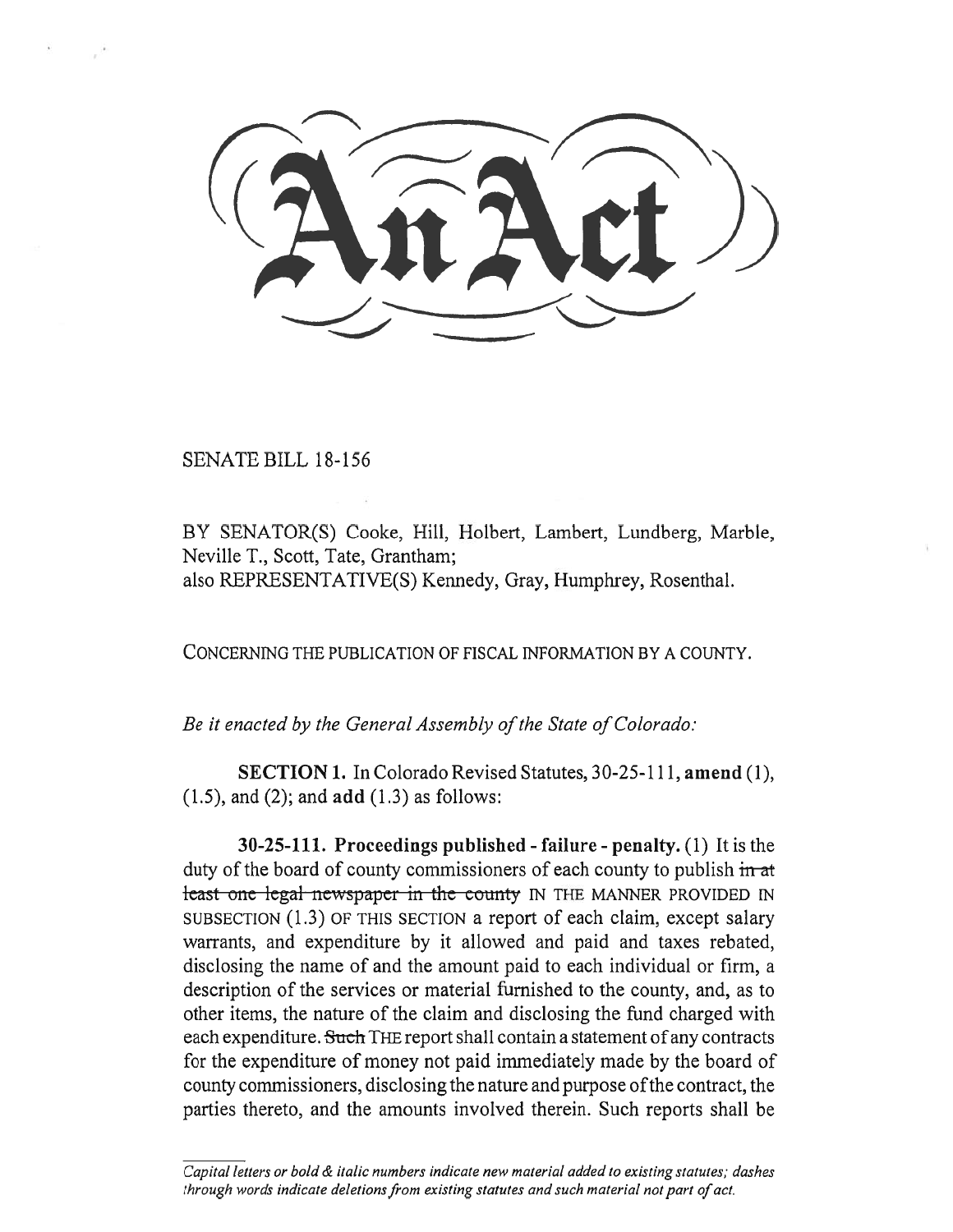published at least monthly within thirty days following the end of the period for which made. If no legal newspaper is located in the county, either such reports shall be published in a newspaper of an adjacent county which has general circulation in the county for which the report is made, or the board shall cause such statements to be posted in three conspicuous places in said county, one of which shall be the courthouse door. The county accounting office, if there is one, and otherwise the county clerk and recorder, if he is acting as the accounting agency for the county, shall provide to the board of county commissioners all information necessary for the publication. The published report shall state that it is published under the direction of the board of county commissioners. Nothing in this section shall be construed as requiring the board of county commissioners to publish or make public the names of or individual public welfare payments to, or in behalf of, indigent persons receiving assistance from public welfare programs financed, in whole or in part, by federal or state funds, or any combination thereof, when such publication is specifically forbidden by law.

(1.3) (a) PRIOR TO JANUARY 1, 2022, PUBLICATION REQUIRED BY THIS SECTION SHALL BE MADE IN AT LEAST ONE LEGAL NEWSPAPER IN THE COUNTY. BEGINNING JANUARY 1, 2022, SUCH PUBLICATION SHALL BE MADE:

(I) IN AT LEAST ONE LEGAL NEWSPAPER IN THE COUNTY AND MAY ALSO BE PUBLISHED AT THE CHIEF ADMINISTRATIVE OFFICE OF THE COUNTY; OR

(II) CONSPICUOUSLY ON THE OFFICIAL WEBSITE OF THE COUNTY, WITH A LINK TO THE REPORT PUBLISHED IN AT LEAST ONE LEGAL NEWSPAPER IN THE COUNTY.

(b) IF NO LEGAL NEWSPAPER IS LOCATED IN THE COUNTY, EITHER SUCH REPORTS OR LINKS SHALL BE PUBLISHED IN A NEWSPAPER OF AN ADJACENT COUNTY THAT HAS GENERAL CIRCULATION IN THE COUNTY FOR WHICH THE REPORT IS MADE, OR THE BOARD SHALL CAUSE SUCH STATEMENTS TO BE POSTED IN THREE CONSPICUOUS PLACES IN SAID COUNTY, ONE OF WHICH SHALL BE THE COURTHOUSE DOOR.

(1.5) Salary information for all county employees and officials shall be published twice annually in the manner provided in subsection  $(1)$  of this section. The first publication shall be in August and shall include each employee's title and gross monthly salary for the prior June The second

## PAGE 2-SENATE BILL 18-156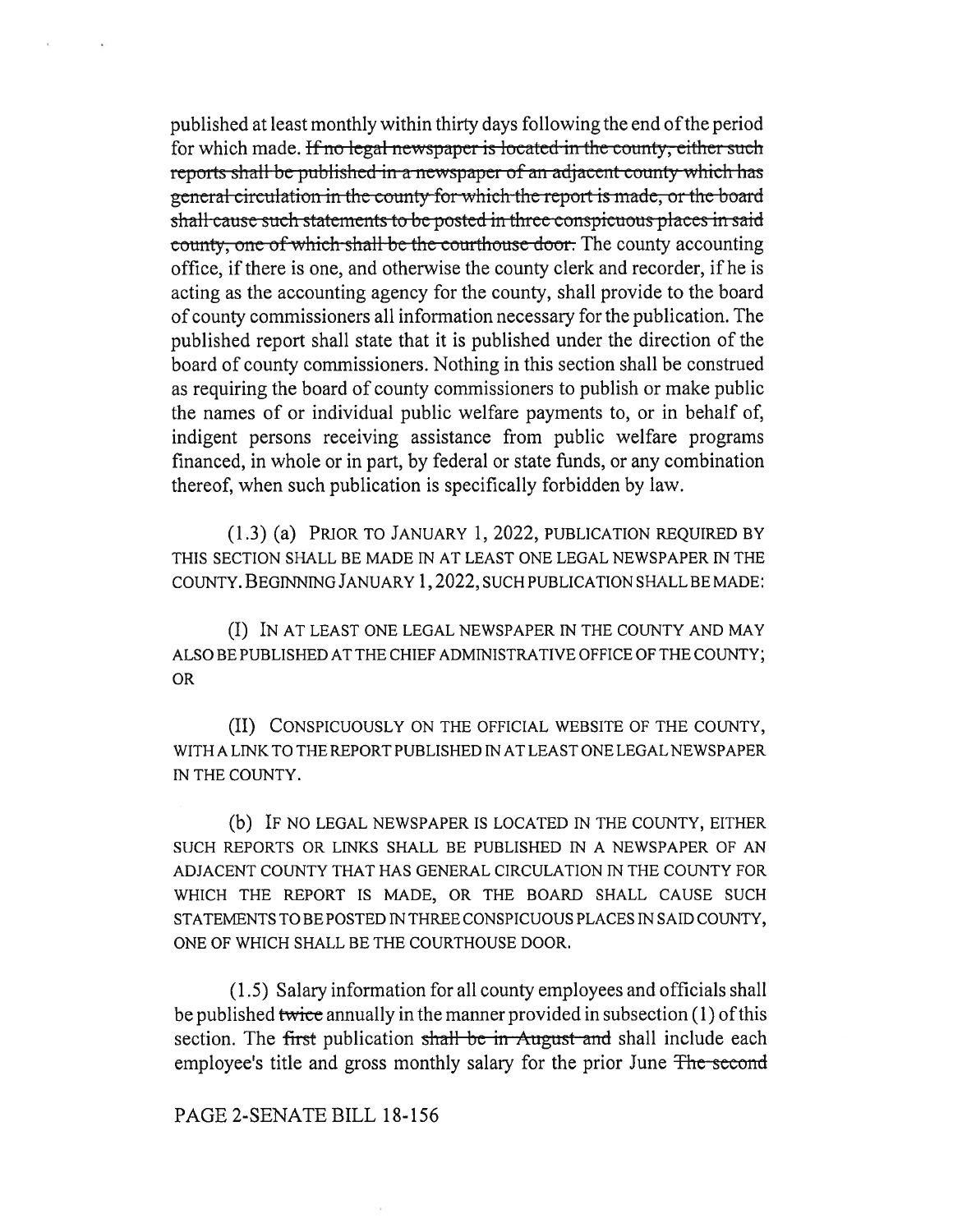publication shall be in February and shall list each employee by title, along with the total amount of gross salary paid to such employee during the prior calendar year. Each publication of salary information shall be accompanied by the countywide average percentage of salary that is paid in addition to regular wages as fringe benefits, including, but not limited to, insurance, medical care, retirement plans, housing, transportation, or other subsidized employee expenses.

(2) It is the duty of the board of county commissioners of each county to publish in some legal-newspaper-published in the county IN THE MANNER PROVIDED IN SUBSECTION (1.3) OF THIS SECTION the semiannual financial statement furnished to the board of county commissioners by the county treasurer which THAT shall include in separate columns the balance at the beginning of the period in each fund kept by the treasurer, the collections to each fund from current taxes, delinquent taxes, miscellaneous collection and transfers, withdrawals from each fund showing cash disbursements, transfers and treasurer's fees, and the balance at the end of the period in each fund. The statement shall be published within sixty days following June thirtieth JUNE 30 and December thirty-first each year. If no legal newspaper is located in the county, either such reports shall be published in a newspaper of an adjacent county which has general published in a howspaper of an adjacent county which has general commissioners-shall-cause-such-statements to-be-posted-in-three conspicuous placcs in said county, one of which shall be the courthouse door. The county clerk and recorder shall furnish a copy of such proceedings for such publication.

**SECTION 2. Act subject to petition - effective date.** This act takes effect January 1, 2019; except that, if a referendum petition is filed pursuant to section 1 (3) of article V of the state constitution against this act or an item, section, or part of this act within the ninety-day period after final adjournment of the general assembly, then the act, item, section, or part will not take effect unless approved by the people at the general election to be held in November 2018 and, in such case, will take effect on January 1,